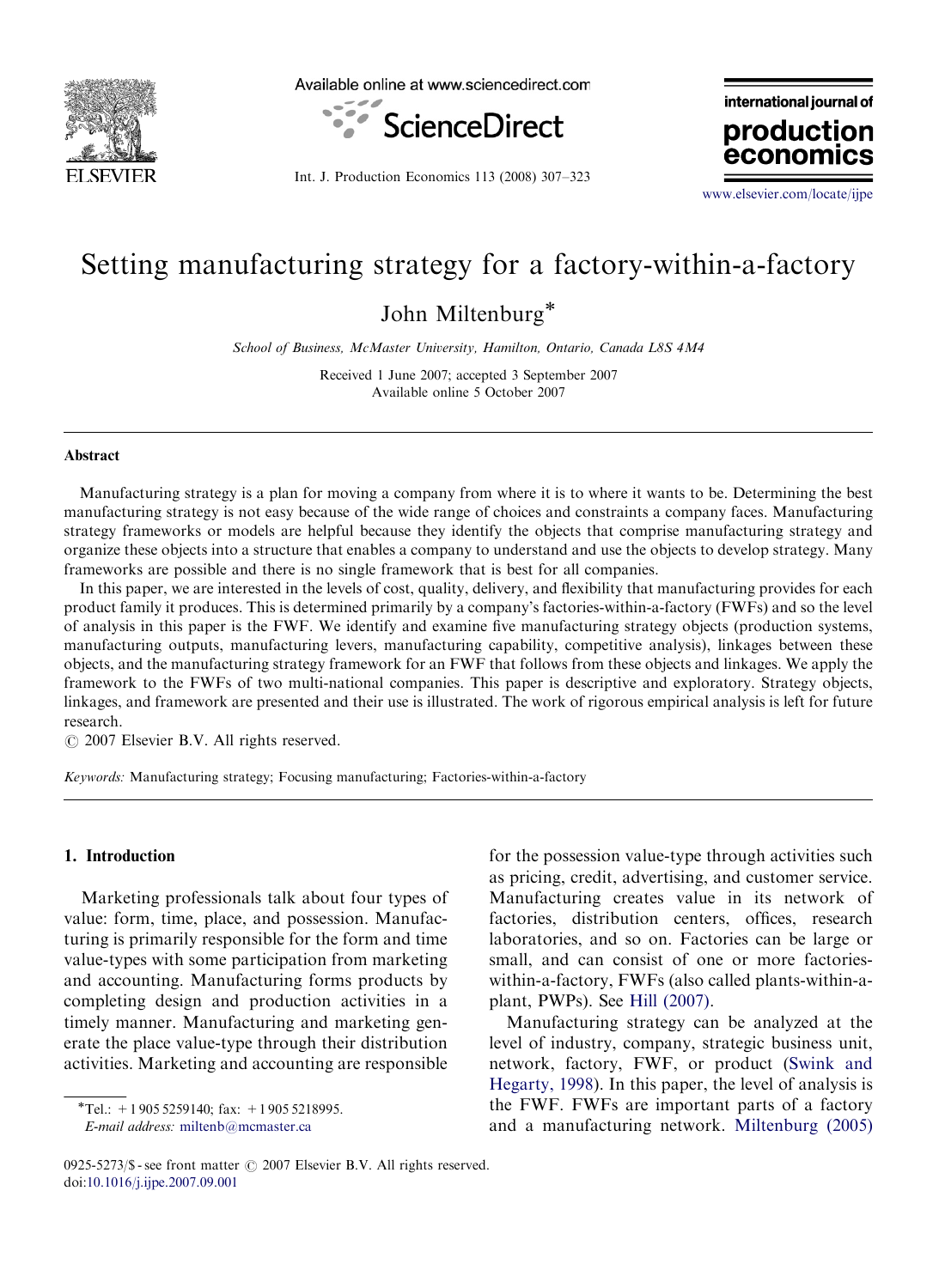examines the constraints a manufacturing network imposes on the factories and FWFs that comprise it. In an FWF the form and time value-types are operationalized as levels of cost, quality, delivery, and flexibility that the FWF provides for the products it produces. The goal of manufacturing strategy for an FWF is to determine the levels of cost, quality, delivery, and flexibility that are required, and the actions that are needed to achieve these levels.

[Minor et al. \(1994\)](#page--1-0) and [Dangayach and Deshmukh](#page--1-0) [\(2001\)](#page--1-0) give good reviews of manufacturing strategy. At a macro level manufacturing strategy can be studied as one of several functional strategies in a hierarchy of industrial, corporate, business, and functional strategies ([Gupta and Lonial, 1998\)](#page--1-0), or as the way a company uses its assets and prioritizes its activities to achieve business goals and generate competitive advantage [\(Kotha and Orne, 1989;](#page--1-0) [Miller and Roth, 1994](#page--1-0)). A distinction can be made between the content of manufacturing strategy and the process of formulating manufacturing strategy ([Barnes, 2002](#page--1-0); [Papke-Shields et al., 2002](#page--1-0); [Platts](#page--1-0) [et al., 1998\)](#page--1-0). [Pun \(2004\)](#page--1-0) gives an excellent review and synthesis of different processes for formulating manufacturing strategy. [Ahmed and Montagno](#page--1-0) [\(1996\),](#page--1-0) [Devaraj et al. \(2004\)](#page--1-0), and others verify empirically a positive correlation between strategy formulation and company performance. [Demeter](#page--1-0) [\(2003\),](#page--1-0) for example, reviewed the literature from 1983 to 1999, completed an empirical analysis of the IMSS-II data (International Manufacturing Strategy Survey in 1996–1997), and found that ''(T)he most important result  $\ldots$  is that ROS (return on sales, which is the ratio of profit before tax to sales) is significantly higher in companies with existing MS (manufacturing strategy)'' (pp. 210–211).

Setting manufacturing strategy for an FWF is the subject of this paper. The next section describes the objects, linkages, and framework that comprise manufacturing strategy for an FWF. Section 3 illustrates the use of these objects, linkages, and framework by studying the manufacturing strategies of two multi-national companies. The paper finishes with a summary in Section 4.

### 2. New model for manufacturing strategy for a focused factory-within-a-factory

[Boyer and Lewis \(2002\)](#page--1-0) show that there is some agreement among researchers as to the framework and contents that comprise manufacturing strategy at the level of an individual factory. They describe a framework with two objects: competitive priorities and operating decisions. Competitive priorities are the levels at which the factory is required to provide cost, quality, delivery, and flexibility. Operating decisions are decisions the factory makes in the structural and infrastructural areas that comprise it. There are four structural areas: capacity, facilities, technology, and vertical integration/sourcing, and four infrastructural areas: workforce, quality, production planning, and organization. Boyer and Lewis describe this as the ''prevailing model of the content of operations strategy  $\ldots$  (and this model) conveys the idea that operating decisions such as capacity, technology, workforce issues, and quality systems must be carefully matched with the organization's key competitive priorities'' (p. 10).

[Morita and Flynn \(1997\)](#page--1-0) show that a framework with three objects, which is one more than Boyer than Lewis, is also an appropriate way to organize the contents of manufacturing strategy for a factory. Their three objects are strategy, processes, and structure. Their first object, strategy, corresponds to Boyer and Lewis's first object, competitive priorities. It is ''the choice of product-markets, positioning and competitive features'' (p. 968). The second object, which has no corresponding object in Boyer and Lewis's framework, is called processes. It is "the manufacturing and technological choice ... the process choice'' (p. 968). The third object, structure, corresponds to Boyer and Lewis's second object, operating decisions. This is ''the choice of how to define roles of functional processes into specific tasks ... as well as the organizational mechanisms which integrate individuals, groups, and units  $\ldots$  It is the (object) where most of the practices identified as 'best practices' should be'' (p. 968). Morita and Flynn emphasize the importance of the linkages between the three objects: the ''thoroughness of the linkages between these (objects), especially with the manufacturing process, affects performance'' (p. 969).

In the subsections that follow we show that a framework with five objects is a very useful way to organize the contents of manufacturing strategy when the level of analysis is an FWF. The five objects are competitive analysis, manufacturing outputs, production systems, manufacturing levers, and manufacturing capabilities. These objects are firmly grounded in the literature. They are, for example, related as follows to the objects in Boyer and Lewis, and Morita and Flynn. The competitive